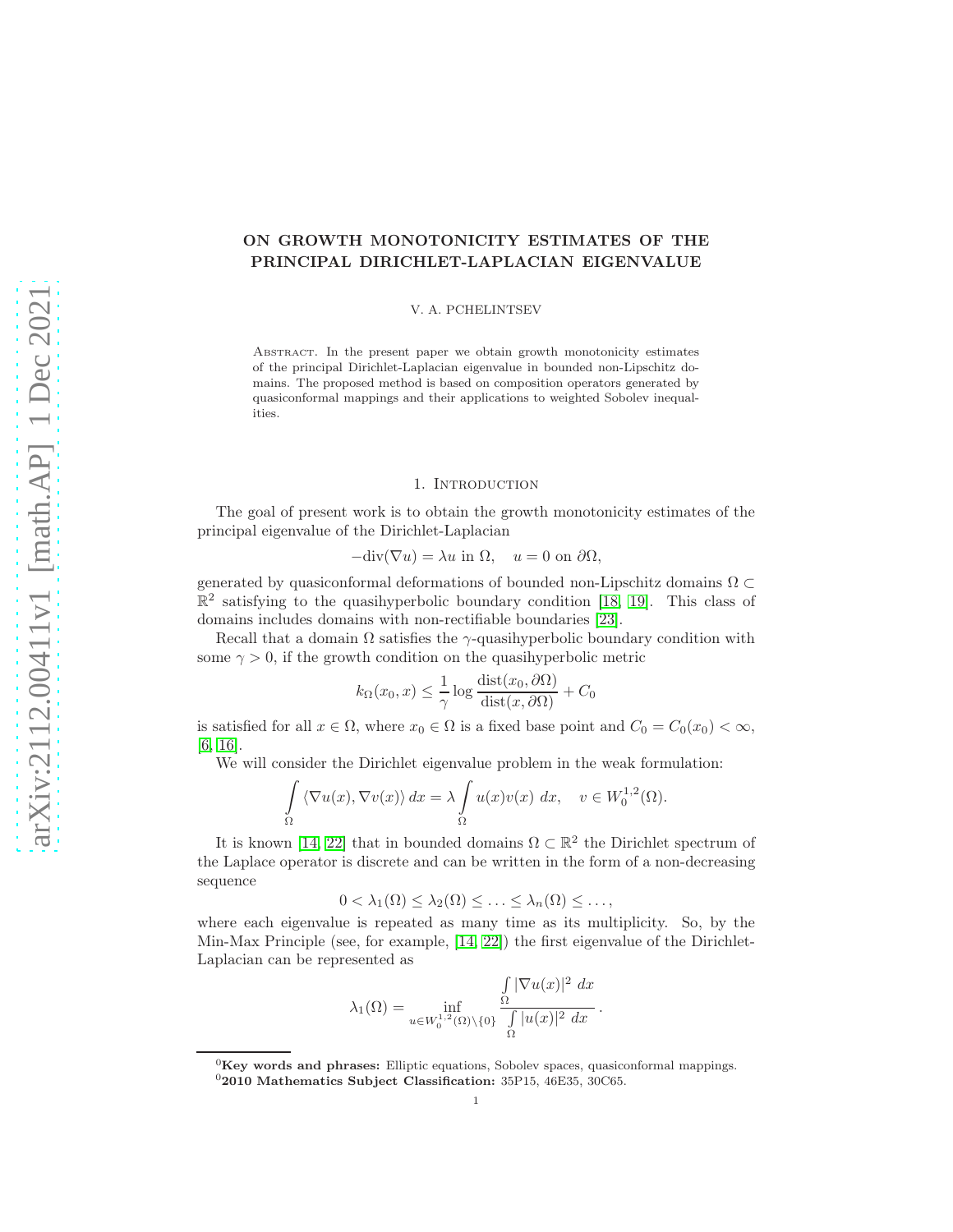It is known that exact calculations of Dirichlet-Laplacian eigenvalues are possible in a limited number of cases. So, estimates of Dirichlet eigenvalues are significant in the spectral theory of elliptic operators.

The lower estimates of Dirichlet eigenvalues directly connected to the Rayleigh-Faber-Krahn inequality [\[5,](#page-8-1) [20\]](#page-9-6) which states that the disc minimizes the principal Dirichlet-Laplacian eigenvalue among all planar domains of the same area:

<span id="page-1-0"></span>
$$
\lambda_1(\Omega) \ge \lambda_1(\Omega^*) = \frac{j_{0,1}^2}{R_*^2},
$$

where  $j_{0,1} \approx 2.4048$  is the first positive zero of the Bessel function  $J_0$  and  $\Omega^*$  is a disc of the same area as  $\Omega$  with  $R_*$  as its radius. Note that the Rayleigh-Faber-Krahn inequality was refined using the capacity method, see §4.7 in [\[22\]](#page-9-5).

Another lower bound for the principal Dirichlet-Laplacian eigenvalue for a simply connected planar domain was obtained by Makai [\[21\]](#page-9-7):

(1.1) 
$$
\lambda_1(\Omega) \geq \frac{\alpha}{\rho^2},
$$

where  $\alpha = 1/4$  and  $\rho$  is the radius of the largest disc inscribed in  $\Omega$ . For convex domains, this lower bound with  $\alpha = \pi^2/4$  was obtained by Hersch [\[15\]](#page-9-8).

In this paper we proposed estimates for the principal Dirichlet-Laplacian eigenvalue in terms of the quasihyperbolic geometry. For this we will use the method is based on connections between the quasiconformal mappings [\[1\]](#page-8-2) and composition operators on Sobolev spaces [\[7,](#page-9-9) [11,](#page-9-10) [24,](#page-9-11) [27\]](#page-9-12). It permits us to obtain growth monotonicity estimates of the principal Dirichlet eigenvalue in domains with quasihyperbolic boundary conditions.

The main results of the article:

If a non-Lipschitz domain  $\Omega \subset \mathbb{R}^2$  satisfies to the quasihyperbolic boundary condition, then

(1.2) 
$$
\lambda_1(\Omega) \geq \frac{\lambda_1(\Omega')}{K||J_{\psi}||L^{\infty}(\Omega')||},
$$

where  $\Omega' \subset \mathbb{R}^2$  is a bounded domain and  $J_{\psi}$  is a Jacobian of the K-quasiconformal mapping  $\psi : \Omega' \to \Omega$ .

Let us illustrate the above result with an example. The homeomorphism

<span id="page-1-1"></span>
$$
\varphi(z) = \sqrt{a^2 + 1}z + a\overline{z}, \quad z = x + iy, \quad a \ge 0,
$$

is a K-quasiconformal with  $K = \frac{\sqrt{a^2+1}+a}{\sqrt{a^2+1}-a}$  and maps the unit disc D onto the interior of ellipse  $\Omega_e$  with semi-axes  $\sqrt{a^2+1}+a$  and  $\sqrt{a^2+1}-a$ . In this case the Jacobian  $J(z,\varphi) = |\varphi_z|^2 - |\varphi_{\overline{z}}|^2 = 1$ . Hence, we have

$$
\lambda_1(\Omega_e) \ge \frac{\sqrt{a^2 + 1} - a}{\sqrt{a^2 + 1} + a} j_{0,1}^2,
$$

where  $j_{0,1} \approx 2.4048$  is the first positive zero of the Bessel function  $J_0$ . Note that for  $a \leq 1/8$  this estimate is better than estimate [\(1.1\)](#page-1-0) with  $\alpha = \pi^2/4$ , i.e.

$$
\frac{\sqrt{a^2+1}-a}{\sqrt{a^2+1}+a}j_{0,1}^2 > \frac{\pi^2}{4(\sqrt{a^2+1}-a)^2}.
$$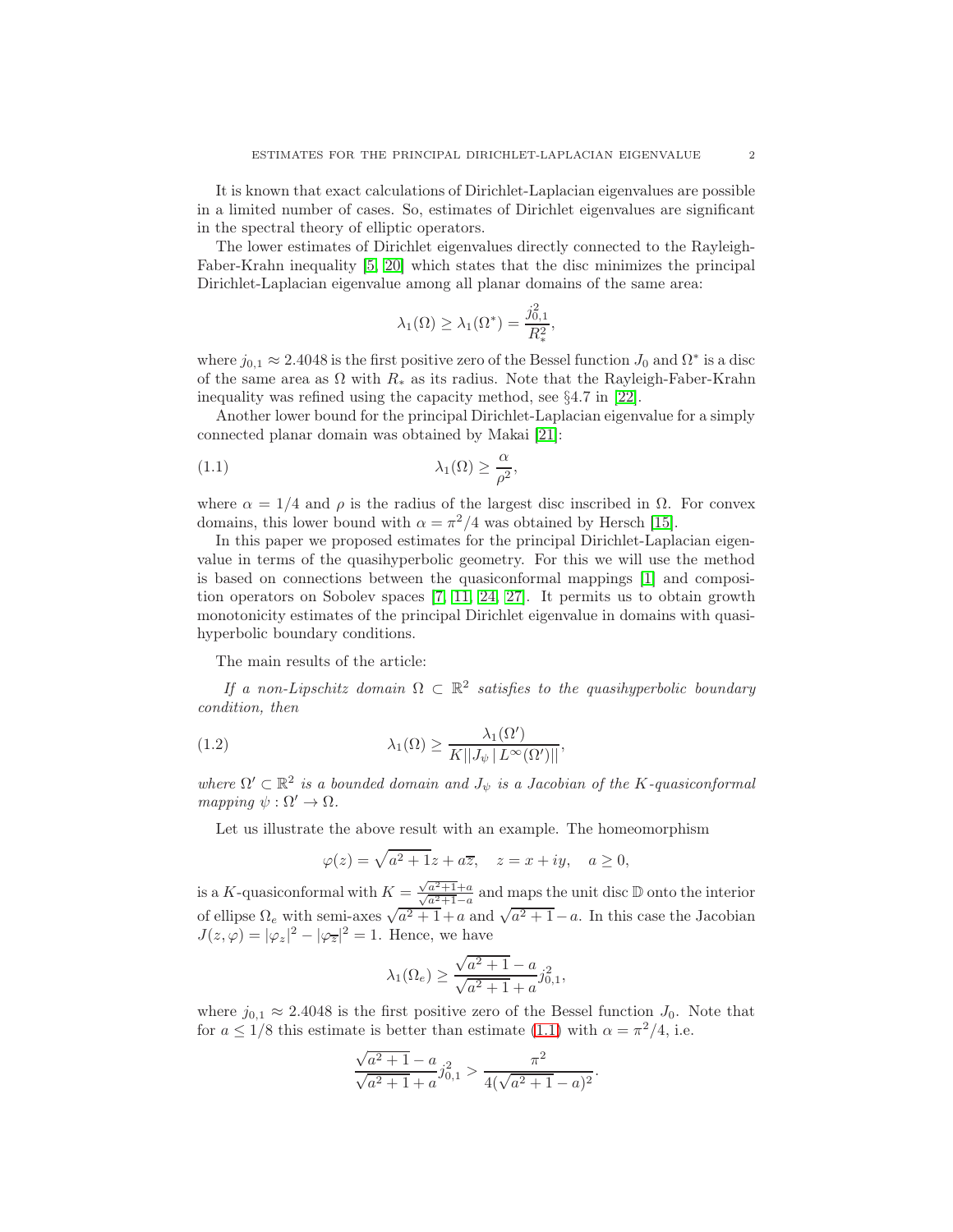A classical result (see, for example, [\[14,](#page-9-4) [22\]](#page-9-5)) tells us that the Dirichlet eigenvalue  $\lambda(\Omega)$  satisfies a so-called domain monotonicity property, namely

$$
\text{if } \Omega_1 \subseteq \Omega_2 \quad \text{then } \lambda(\Omega_1) - \lambda(\Omega_2) \ge 0.
$$

Given this property and inequality [\(1.2\)](#page-1-1) we obtain growth monotonicity estimates of the principal Dirichlet eigenvalue of the Dirichlet-Laplacian.

If a non-Lipschitz domain  $\Omega \subset \mathbb{R}^2$  satisfies to the quasihyperbolic boundary condition and such that  $\Omega \subset \Omega'$ , then

$$
\lambda_1(\Omega)-\lambda_1(\Omega')\geq \left(\frac{1}{K||J_\psi\,|\,L^\infty(\Omega')||}-1\right)\lambda_1(\Omega'),
$$

where  $\Omega' \subset \mathbb{R}^2$  is a bounded domain and  $J_{\psi}$  is a Jacobian of the K-quasiconformal mapping  $\psi : \Omega' \to \Omega$ .

As an example, we consider growth monotonicity estimates of the principal Dirichlet-Laplacian eigenvalue in domains type rose petals  $\Omega_a$ , where

$$
\Omega_a := \left\{ (\rho, \theta) \in \mathbb{R}^2 : \rho = 2a \cos(2\theta), -\frac{\pi}{4} \le \theta \le \frac{\pi}{4} \right\}
$$

is the image of the unit disc  $D$  under the 2-quasiconformal mapping

$$
\psi(z) = a(z+1)^{\frac{3}{4}}(\overline{z}+1)^{\frac{1}{4}}, \quad z = x + iy, \quad 0 < a < 1.
$$

In this case the quality  $K||J_{\psi}||L^{\infty}(\mathbb{D})|| = a^2 < 1$  and  $\mathbb{D} \supset \Omega_a$ . Hence we have

$$
\lambda_1(\Omega_a) - \lambda_1(\mathbb{D}) \ge \frac{1 - a^2}{a^2} j_{0,1}^2,
$$

where  $j_{0,1} \approx 2.4048$  is the first positive zero of the Bessel function  $J_0$ .

Others examples growth monotonicity estimates of the principal Dirichlet-Laplacian eigenvalue in non-Lipschitz domains will be given in Section 4.

In works [\[3,](#page-8-3) [4,](#page-8-4) [8,](#page-9-13) [9,](#page-9-14) [12,](#page-9-15) [13\]](#page-9-16) using approaches are based on the geometric theory of composition operators on Sobolev spaces were obtained the spectral estimates for Dirichlet and Neumann eigenvalues of the Laplace operator for a large class of rough domains satisfying quasihyperbolic boundary conditions. These composition operators are generated by conformal mappings, quasiconformal mappings and their generalizations.

### 2. Sobolev spaces and quasiconformal mappings

In this section we recall basic facts about composition operators on Lebesgue and Sobolev spaces and also the quasiconformal mappings theory.

The following theorem about composition operators on Lebesgue spaces is well known (see, for example, [\[27\]](#page-9-12)):

**Theorem 2.1.** Let  $\varphi : \Omega \to \Omega'$  be a weakly differentiable homeomorphism between two domains  $\Omega$  and  $\Omega'$ . Then the composition operator

$$
\varphi^*: L^r(\Omega') \to L^s(\Omega), \ \ 1 \le s \le r < \infty,
$$

is bounded, if and only if  $\varphi^{-1}$  possesses the Luzin N-property and

$$
\left(\int\limits_{\Omega'} \left|J(y, \varphi^{-1})\right|^{\frac{r}{r-s}} \, dy\right)^{\frac{r-s}{rs}} = K < \infty, \ 1 \leq s < r < \infty,
$$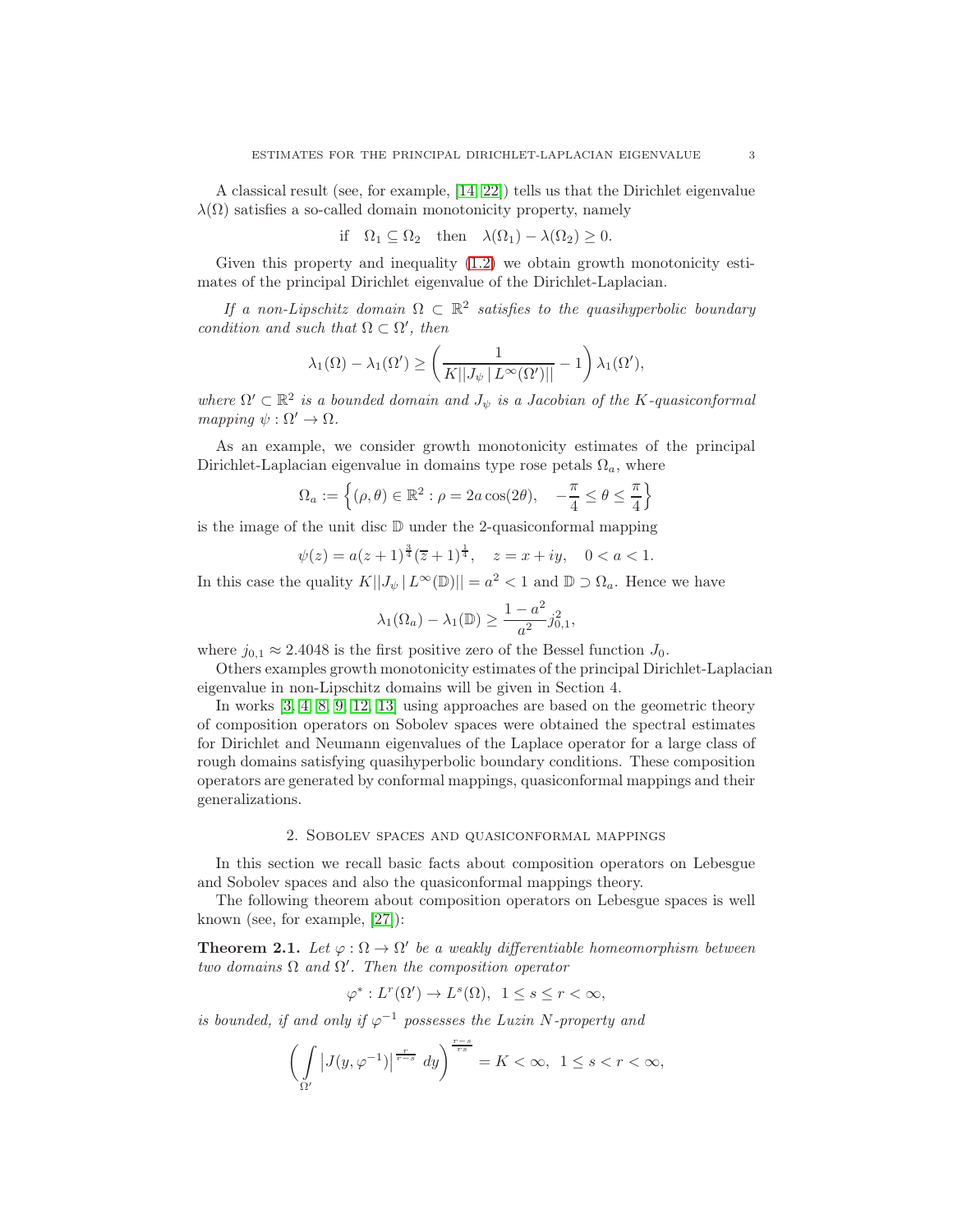$$
\underset{y \in \Omega'}{\mathrm{ess}\sup} \left|J(y, \varphi^{-1})\right|^{\frac{1}{s}} = K < \infty, \ 1 \le s = r < \infty.
$$

The norm of the composition operator  $\|\varphi^*\| = K$ .

Let  $\Omega \subset \mathbb{R}^n$  be an open set. The Sobolev space  $W^{1,p}(\Omega)$ ,  $1 \leq p \leq \infty$  is defined as a Banach space of locally integrable weakly differentiable functions  $f: \Omega \to \mathbb{R}$ equipped with the following norm:

$$
||f||W^{1,p}(\Omega)|| = \left(\int\limits_{\Omega} |f(x)|^p dx\right)^{\frac{1}{p}} + \left(\int\limits_{\Omega} |\nabla f(x)|^p dx\right)^{\frac{1}{p}},
$$

where  $\nabla f$  is the weak gradient of the function f. Recall that the Sobolev space  $W^{1,p}(\Omega)$  coincides with the closure of the space of smooth functions  $C^{\infty}(\Omega)$  in the norm of  $W^{1,p}(\Omega)$ .

The homogeneous seminormed Sobolev space  $L^{1,p}(\Omega)$ ,  $1 \leq p < \infty$ , is the space of all locally integrable weakly differentiable functions equipped with the following seminorm:

$$
||f| L^{1,p}(\Omega)|| = \left(\int\limits_{\Omega} |\nabla f(x)|^p dx\right)^{\frac{1}{p}}.
$$

The Sobolev space  $W_0^{1,p}(\Omega)$ ,  $1 \leq p < \infty$ , is the closure in the  $W^{1,p}(\Omega)$ -norm of the space  $C_0^{\infty}(\Omega)$  of all infinitely continuously differentiable functions with compact support in  $\Omega$ .

We consider the Sobolev spaces as Banach spaces of equivalence classes of functions up to a set of p-capacity zero [\[22\]](#page-9-5).

Let  $\Omega$  and  $\Omega'$  be domains in  $\mathbb{R}^n$ . We say that a homeomorphism  $\varphi : \Omega \to \Omega'$ induces by the composition rule  $\varphi^*(f) = f \circ \varphi$  a bounded composition operator

$$
\varphi^*: L^1_p(\Omega') \to L^1_q(\Omega), \ \ 1 \le q \le p \le \infty,
$$

if the composition  $\varphi^*(f) \in L_q^1(\Omega)$  is defined quasi-everywhere in  $\Omega$  and there exists a constant  $K_{p,q}(\Omega) < \infty$  such that

$$
\|\varphi^*(f) \mid L_q^1(\Omega)\| \le K_{p,q}(\Omega) \|f \mid L_p^1(\Omega')\|
$$

for any function  $f \in L_p^1(\Omega')$  [\[24\]](#page-9-11).

Recall that a mapping  $\varphi : \Omega \to \mathbb{R}^n$  belongs to  $L^{1,p}_{loc}(\Omega)$ ,  $1 \leq p \leq \infty$ , if its coordinate functions  $\varphi_j$  belong to  $L^{1,p}_{loc}(\Omega)$ ,  $j = 1, \ldots, n$ . In this case the formal Jacobi matrix  $D\varphi(x) = \left(\frac{\partial \varphi_i}{\partial x_j}(x)\right), i, j = 1, \ldots, n$ , and its determinant (Jacobian)  $J(x, \varphi) = \det D\varphi(x)$  are well defined at almost all points  $x \in \Omega$ . The norm  $|D\varphi(x)|$ of the matrix  $D\varphi(x)$  is the norm of the corresponding linear operator  $D\varphi(x)$ :  $\mathbb{R}^n \to$  $\mathbb{R}^n$  defined by the matrix  $D\varphi(x)$ .

Let  $\varphi : \Omega \to \Omega'$  be weakly differentiable in  $\Omega$ . The mapping  $\varphi$  is the mapping of finite distortion if  $|D\varphi(z)| = 0$  for almost all  $x \in Z = \{z \in \Omega : J(z, \varphi) = 0\}.$ 

A mapping  $\varphi : \Omega \to \mathbb{R}^n$  possesses the Luzin N-property if a image of any set of measure zero has measure zero. Mote that any Lipschitz mapping possesses the Luzin N-property.

The following theorem gives the analytic description of composition operators on Sobolev spaces: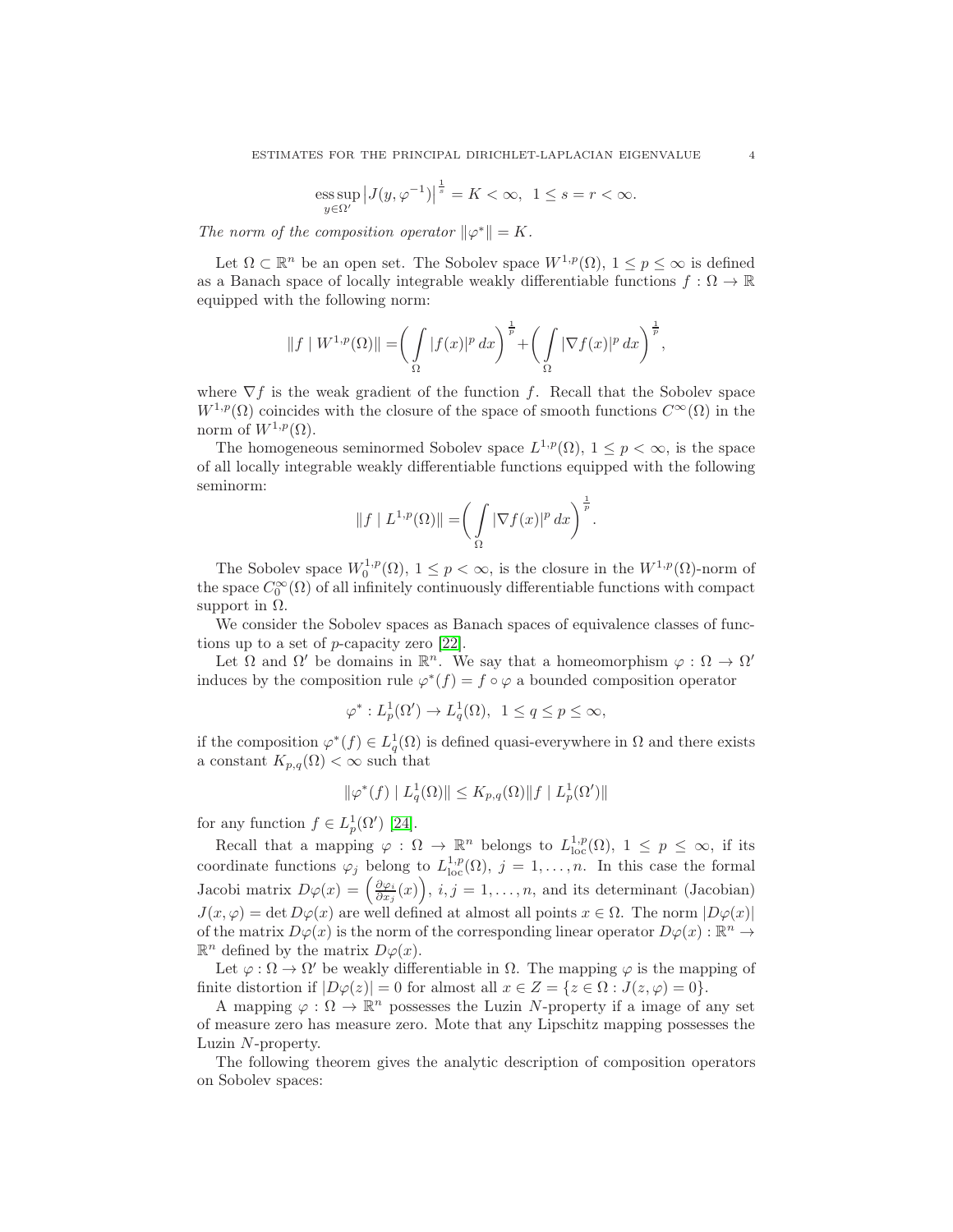**Theorem 2.2.** [\[24\]](#page-9-11) A homeomorphism  $\varphi : \Omega \to \Omega'$  between two domains  $\Omega$  and  $\Omega'$ induces a bounded composition operator

$$
\varphi^*: L^{1,p}(\Omega') \to L^{1,q}(\Omega), \ \ 1 \le q < p < \infty,
$$

if and only if  $\varphi \in W^{1,1}_{loc}(\Omega)$ , has finite distortion, and

$$
K_{p,q}(\Omega)=\left(\int\limits_{\Omega}\left(\frac{|D\varphi(x)|^p}{|J(x,\varphi)|}\right)^{\frac{q}{p-q}}\ dx\right)^{\frac{p-q}{pq}}<\infty.
$$

For non-homeomorphic mappings a similar result was obtain in [\[27\]](#page-9-12).

Recall that a homeomorphism  $\varphi : \Omega \to \Omega'$  is called a K-quasiconformal mapping if  $\varphi \in W^{1,n}_{loc}(\Omega)$  and there exists a constant  $1 \leq K < \infty$  such that

 $|D\varphi(x)|^n \leq K|J(x,\varphi)|$  for almost all  $x \in \Omega$ .

Note that quasiconformal mappings have a finite distortion and a mapping which is inverse to a quasiconformal mapping is also quasiconformal [\[26\]](#page-9-17).

If  $\varphi : \Omega \to \Omega'$  is a K-quasiconformal mapping then  $\varphi$  is differentiable almost everywhere in  $\Omega$  and

$$
|J(x,\varphi)| = J_{\varphi}(x) := \lim_{r \to 0} \frac{|\varphi(B(x,r))|}{|B(x,r)|} \text{ for almost all } x \in \Omega.
$$

## 3. Weighted Sobolev inequality

First of all, we recall two results concerning the non-weighted Sobolev inequality for a bounded domain  $\Omega' \subset \mathbb{R}^2$  [\[10\]](#page-9-18) and a connection between composition operators on Sobolev spaces and the quasiconformal mappings theory [\[25\]](#page-9-19). Namely:

<span id="page-4-0"></span>**Theorem 3.1.** Let  $\Omega' \subset \mathbb{R}^2$  be a bounded domain and  $f \in W_0^{1,2}(\Omega')$ . Then

(3.1)  $||f| L^r(\Omega')|| \leq A_{r,2}(\Omega') ||\nabla f| L^2(\Omega')||, r \geq 2,$ 

where

$$
A_{r,2}(\Omega') \le \inf_{p \in \left(\frac{2r}{r+2},2\right)} \left(\frac{p-1}{2-p}\right)^{\frac{p-1}{p}} \frac{\left(\sqrt{\pi} \cdot \sqrt[p]{2}\right)^{-1} |\Omega'|^{\frac{1}{r}}}{\sqrt{\Gamma(2/p)\Gamma(3-2/p)}}.
$$

<span id="page-4-1"></span>**Lemma 3.2.** A homeomorphism  $\varphi : \Omega \to \Omega'$  is a K-quasiconformal mapping if and only if  $\varphi$  generates, by the composition rule  $\varphi^*(f) = f \circ \varphi$ , an isomorphism of Sobolev spaces  $L^{1,n}(\Omega)$  and  $L^{1,n}(\Omega')$ :

$$
\|\varphi^*(f) \mid L^{1,n}(\Omega)\| \le K^{\frac{1}{n}} \|f \mid L^{1,n}(\Omega')\|
$$

for any  $f \in L^{1,n}(\Omega').$ 

Taking into account Theorem [3.1](#page-4-0) and Lemma [3.2](#page-4-1) we obtain an universal weighted Sobolev inequality which holds in any simply connected planar domain with nonempty boundary. Denote by  $h(x) = |J(x, \varphi)|$  the quasihyperbolic weight defined by a K-quasiconformal mapping  $\varphi : \Omega \to \Omega'$ .

<span id="page-4-2"></span>**Theorem 3.3.** Let  $\Omega$  be a simply connected planar domain. Then for any function  $f \in W_0^{1,2}(\Omega)$ , the weighted Sobolev-Poincaré inequality

$$
\left(\int_{\Omega} |f(x)|^r h(x) dx\right)^{\frac{1}{r}} \leq A_{r,2}(h,\Omega) \left(\int_{\Omega} |\nabla f(x)|^2 dx\right)^{\frac{1}{2}}
$$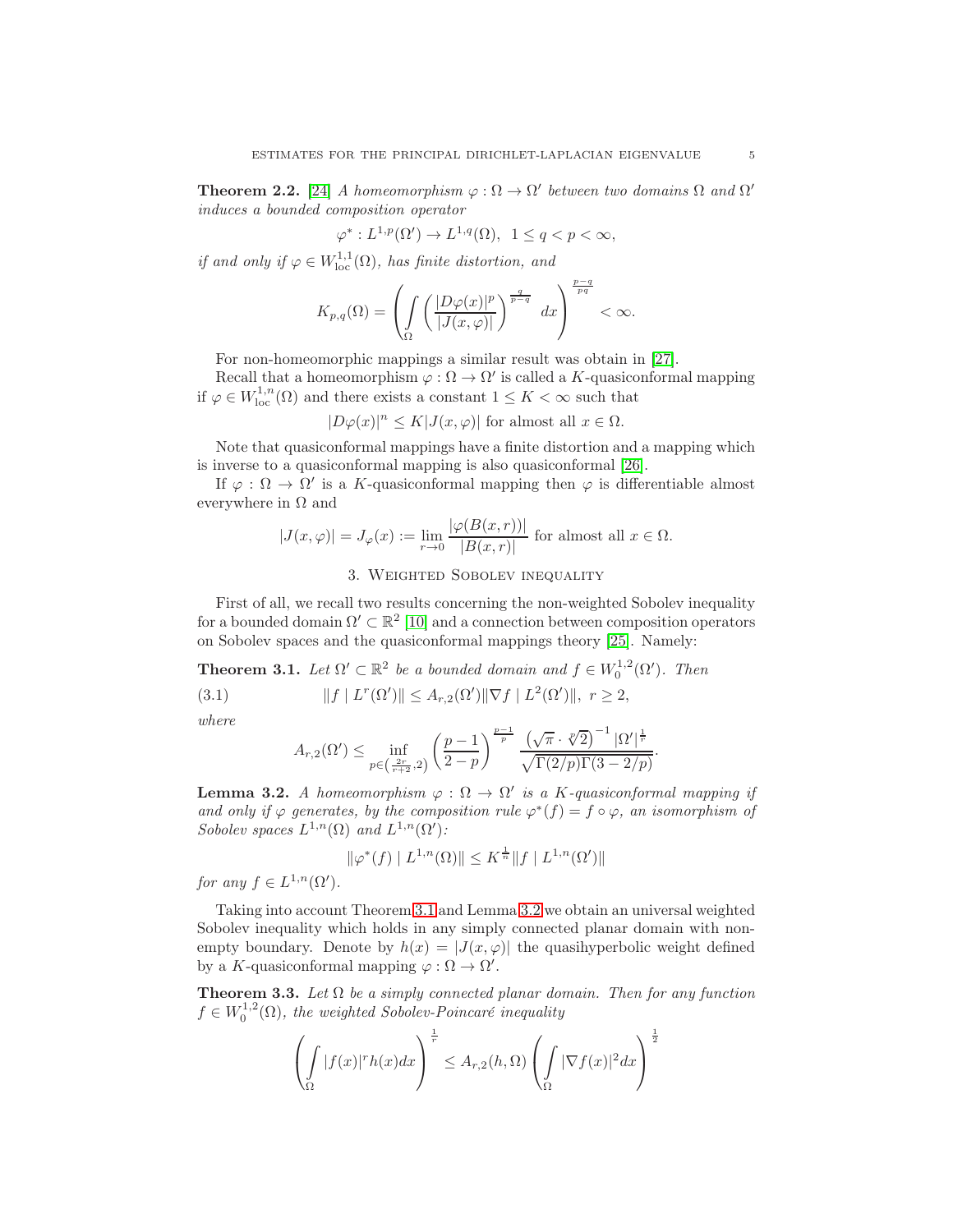# holds for any  $r \geq 2$  with the constant  $A_{r,2}(h,\Omega) \leq K^{\frac{1}{2}}A_{r,2}(\Omega').$

*Proof.* By [\[1\]](#page-8-2) there exists a K-quasiconformal homeomorphism  $\varphi : \Omega \to \Omega'$ . So, by Lemma [3.2](#page-4-1) the inequality

<span id="page-5-0"></span>(3.2) 
$$
||f \circ \varphi^{-1} | L^{1,2}(\Omega')|| \leq K^{\frac{1}{2}} ||f | L^{1,2}(\Omega)||
$$

holds for any function  $f \in L^{1,2}(\Omega)$ .

Put  $h(x) := |J(x, \varphi)|$ . Using the change of variable formula for the quasiconformal mappings [\[26\]](#page-9-17), the inequality [\(3.2\)](#page-5-0) and Theorem [3.1,](#page-4-0) we get that for any smooth function  $f \in L^{1,2}(\Omega)$ 

$$
\left(\int_{\Omega} |f(x)|^r h(x) dx\right)^{\frac{1}{r}} = \left(\int_{\Omega} |f(x)|^r |J(x,\varphi)| dx\right)^{\frac{1}{r}}
$$
  

$$
= \left(\int_{\Omega'} |f \circ \varphi^{-1}(y)|^r dy\right)^{\frac{1}{r}} \leq A_{r,2}(\Omega') \left(\int_{\Omega'} |\nabla (f \circ \varphi^{-1}(y))|^2 dy\right)^{\frac{1}{2}}
$$
  

$$
\leq K^{\frac{1}{2}} A_{r,2}(\widetilde{\Omega}) \left(\int_{\Omega} |\nabla f(x)|^2 dx\right)^{\frac{1}{2}}.
$$

Approximating an arbitrary function  $f \in W_0^{1,2}(\Omega)$  by smooth functions we have

$$
\left(\int_{\Omega} |f(x)|^{r} h(x) dx\right)^{\frac{1}{r}} \leq A_{r,2}(h,\Omega) \left(\int_{\Omega} |\nabla f(x)|^{2} dx\right)^{\frac{1}{2}},
$$

with the constant

$$
A_{r,2}(h,\Omega) \le K^{\frac{1}{2}} A_{r,2}(\Omega) \le K^{\frac{1}{2}} \inf_{p \in \left(\frac{2r}{r+2},2\right)} \left(\frac{p-1}{2-p}\right)^{\frac{p-1}{p}} \frac{\left(\sqrt{\pi} \cdot \sqrt[p]{2}\right)^{-1} |\Omega'|^{\frac{1}{r}}}{\sqrt{\Gamma(2/p)\Gamma(3-2/p)}}.
$$

3.1. Estimates of Sobolev constants. In this section we consider (sharp) upper estimates of Sobolev constants in domains that satisfy the quasihyperbolic boundary condition.

In [\[2\]](#page-8-5) it was proved that Jacobians of quasiconformal mappings  $\varphi : \Omega \to \Omega'$ belong to  $L^{\beta}(\Omega)$  for some  $\beta > 1$  if and only if  $\Omega'$  satisfy to a  $\gamma$ -quasihyperbolic boundary conditions for some  $\gamma$ . Note that the degree of integrability  $\beta$  depends only on  $\Omega$  and the quasiconformality coefficient  $K(\varphi)$ .

Since we need the exact value of the integrability exponent  $\beta$  for quasiconformal Jacobians, we consider an equivalent definition (of domains satisfying the quasihyperbolic boundary condition) in terms of integrability of Jacobians [\[9\]](#page-9-14). A simply connected domain  $Ω'$  is called a K-quasiconformal  $β$ -regular domain about a domain  $\Omega$  if there exists a K-quasiconformal mapping  $\varphi : \Omega \to \Omega'$  such that

$$
\int_{\Omega} |J(x,\varphi)|^{\beta} dx < \infty \quad \text{for some} \quad \beta > 1,
$$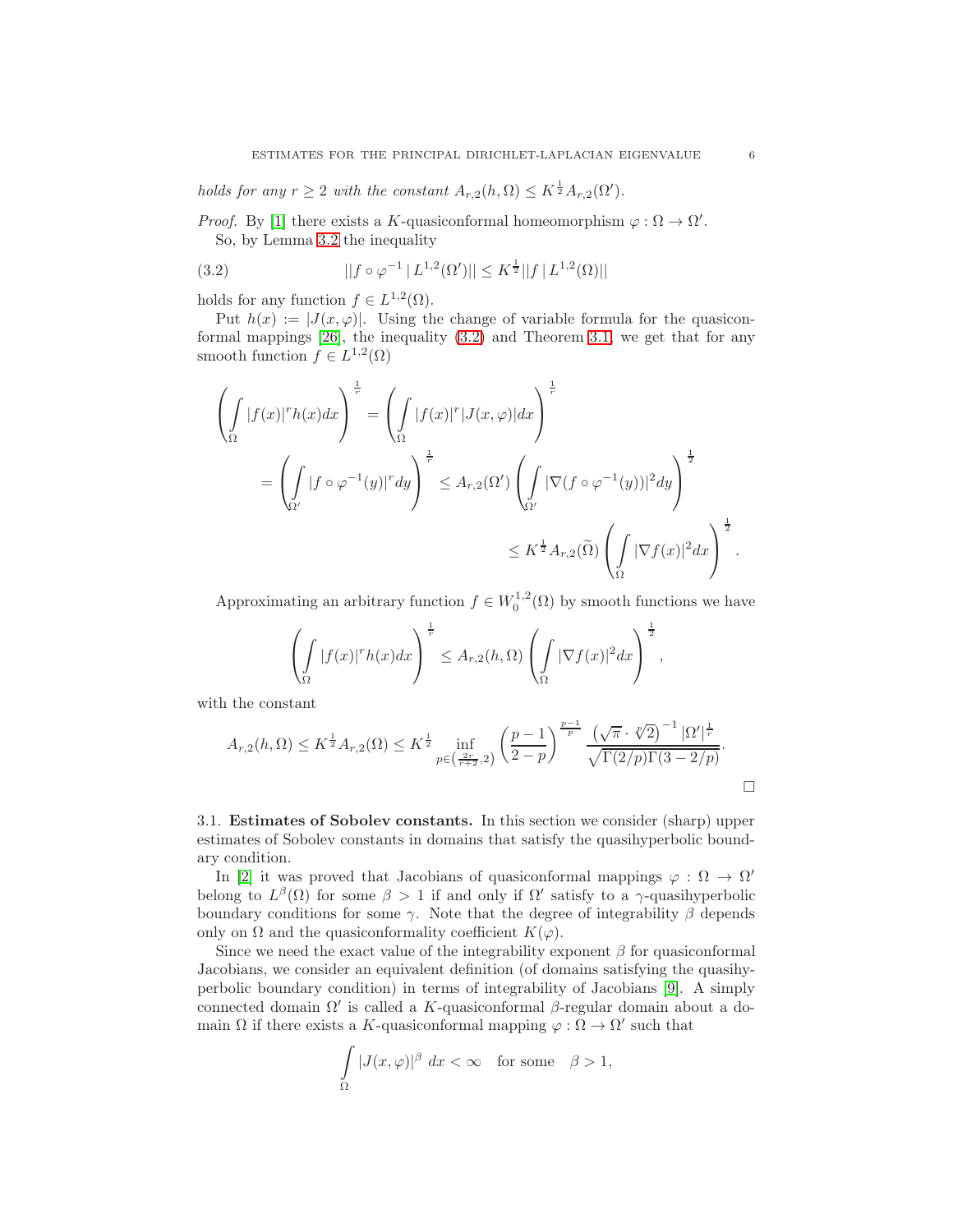where  $J(x, \varphi)$  is a Jacobian of a K-quasiconformal mapping  $\varphi : \Omega \to \Omega'$ . The domain  $\Omega' \subset \mathbb{R}^2$  is called a quasiconformal regular domain if it is a K-quasiconformal β-regular domain for some  $β > 1$ .

The following theorem gives (sharp) upper estimates of (non-weighted) Sobolev constants in K-quasiconformal  $\infty$ -regular domains.

<span id="page-6-0"></span>**Theorem 3.4.** Let  $\Omega$  be a K-quasiconformal  $\infty$ -regular domain about a domain  $\Omega'$ . Then for any function  $f \in W_0^{1,2}(\Omega)$ , the Sobolev inequality

$$
||f| |L^2(\Omega)|| \le A_{2,2}(\Omega) ||f| |L^{1,2}(\Omega)||
$$

holds with the constant

$$
A_{2,2}(\Omega) \leq K^{\frac{1}{2}} A_{2,2}(\Omega') \| J_{\varphi^{-1}} | L^{\infty}(\Omega') \|^{1 \over 2},
$$

where  $J_{\varphi^{-1}}$  is a Jacobian of the K-quasiconformal mapping  $\varphi^{-1} : \Omega' \to \Omega$ .

Remark 3.5. The constant  $A_{2,2}^2(\Omega') = 1/\lambda_1(\Omega')$ , where  $\lambda_1(\Omega')$  is the first Dirichlet eigenvalue of Laplacian in a domain  $\Omega' \subset \mathbb{R}^2$ .

*Proof.* Let a function  $f \in L^2(\Omega)$ . Since quasiconformal mappings possess the Luzin N-property, then  $|J(x,\varphi)|^{-1} = |J(y,\varphi^{-1})|$  for almost all  $x \in \Omega$  and for almost all  $y = \varphi(x) \in \Omega'$ . So, the following inequality is correct:

$$
\left(\int_{\Omega} |f(x)|^2 dx\right)^{\frac{1}{2}} = \left(\int_{\Omega} |f(x)|^2 |J(x,\varphi)|^{-1} |J(x,\varphi)| dx\right)^{\frac{1}{2}}
$$

$$
\leq ||J_{\varphi}||L^{\infty}(\Omega)||^{-\frac{1}{2}} \left(\int_{\Omega} |f(x)|^2 |J(x,\varphi)| dx\right)^{\frac{1}{2}}.
$$

In turn by Theorem [3.3](#page-4-2) we have

$$
\left(\int_{\Omega} |f(x)|^2 dx\right)^{\frac{1}{2}} \leq ||J_{\varphi^{-1}}||L^{\infty}(\Omega')||^{\frac{1}{2}} \left(\int_{\Omega'} |f \circ \varphi^{-1}(y)|^2 dy\right)^{\frac{1}{2}}
$$
  

$$
\leq K^{\frac{1}{2}} A_{2,2}(\Omega') ||J_{\varphi^{-1}}||L^{\infty}(\Omega')||^{\frac{1}{2}} \left(\int_{\Omega} |\nabla f(x)|^2 dx\right)^{\frac{1}{2}}
$$
  
any  $f \in W_0^{1,2}(\Omega)$ .

for any  $f \in W_0^{1,2}$ 

#### 4. Lower estimates

We consider the Dirichlet eigenvalue problem in the weak formulation:

$$
\int_{\Omega} \langle \nabla u(x), \nabla v(x) \rangle dx = \lambda \int_{\Omega} u(x)v(x) dx, \quad v \in W_0^{1,2}(\Omega).
$$

Recall that the first eigenvalue of the Dirichlet Laplacian is defined by

$$
\lambda_1(\Omega) = \inf_{u \in W_0^{1,2}(\Omega) \setminus \{0\}} \frac{\int_{\Omega} |\nabla u(x)|^2 dx}{\int_{\Omega} |u(x)|^2 dx}.
$$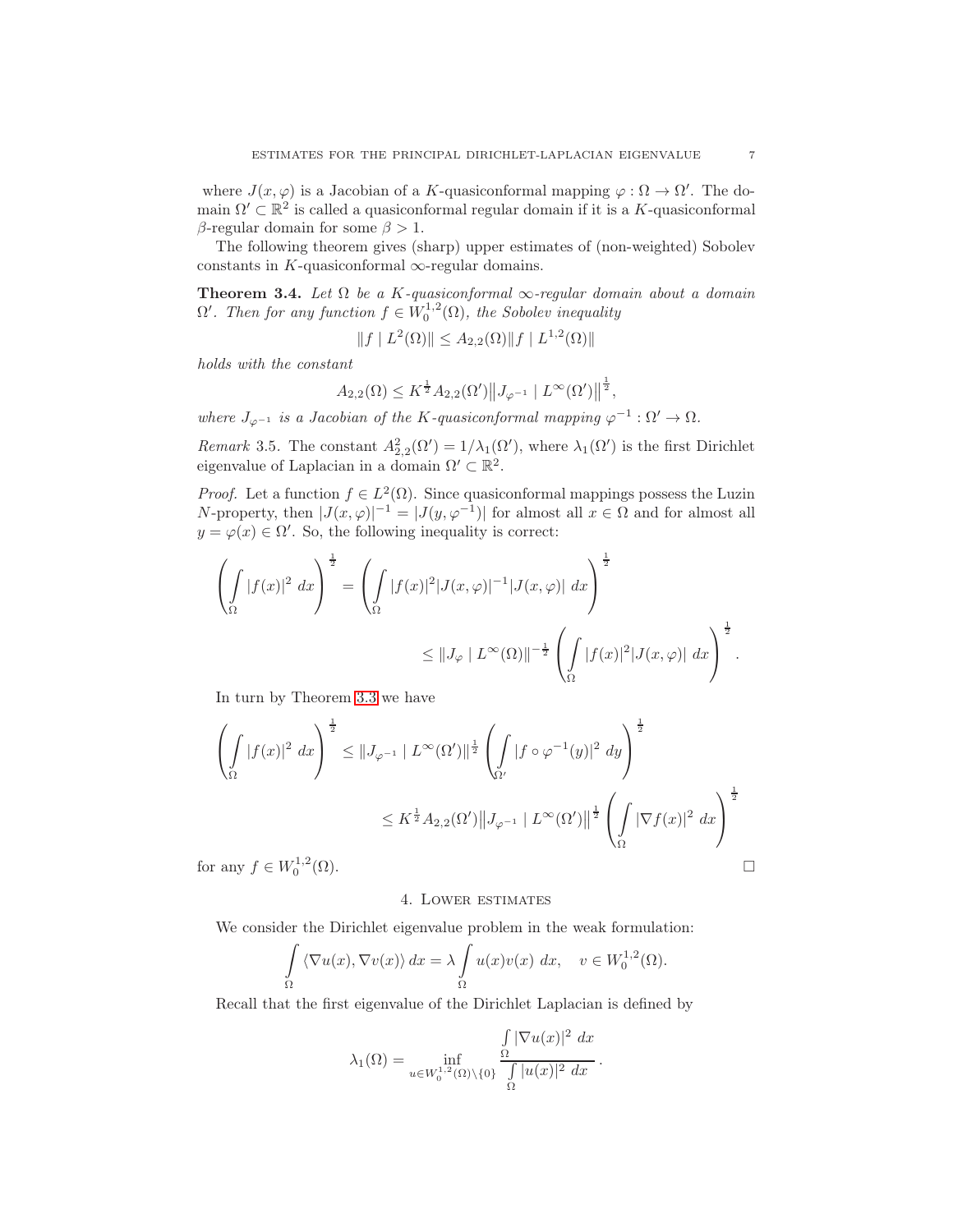In other words, this is the sharp constant in the Sobolev inequality

$$
\left(\int_{\Omega} |u(x)|^2 \ dx\right)^{\frac{1}{2}} \leq A_{2,2}(\Omega) \left(\int_{\Omega} |\nabla u(x)|^2 \ dx\right)^{\frac{1}{2}}, \quad u \in W_0^{1,2}(\Omega).
$$

<span id="page-7-0"></span>**Theorem 4.1.** Let  $\Omega$  be a K-quasiconformal  $\infty$ -regular domain about  $\Omega'$ . Then

$$
\lambda_1(\Omega) \ge \frac{\lambda_1(\Omega')}{K||J_{\varphi^{-1}}||L^{\infty}(\Omega')||},
$$

where  $J_{\varphi^{-1}}$  is a Jacobian of the K-quasiconformal mapping  $\varphi^{-1} : \Omega' \to \Omega$ .

Proof. According to the Min-Max Principle and Theorem [3.4](#page-6-0) we have

$$
\int_{\Omega} |f(x)|^2 dx \le A_{2,2}^2(\Omega) \int_{\Omega} |\nabla f(x)|^2 dx,
$$

where

$$
A_{2,2}(\Omega) \le K^{\frac{1}{2}} A_{2,2}(\Omega') \| J_{\varphi^{-1}} \| L^{\infty}(\Omega') \|^{\frac{1}{2}}.
$$

Given the equality  $A_{2,2}(\tilde{\Omega}) = \lambda_1(\tilde{\Omega})^{-\frac{1}{2}}, \tilde{\Omega} = \Omega, \Omega'$ , we get

$$
\lambda_1(\Omega) \ge \frac{\lambda_1(\Omega')}{K||J_{\varphi^{-1}}||L^{\infty}(\Omega')||}.
$$

From this theorem and the domain monotonicity property for the Dirichlet eigenvalues we obtain growth monotonicity estimates of the principal Dirichlet-Laplacian eigenvalue in quasiconformal regular domains.

<span id="page-7-1"></span>**Theorem 4.2.** Let  $\Omega$  be a K-quasiconformal  $\infty$ -regular domain about  $\Omega'$ . Suppose  $\Omega' \supset \Omega$ , then

$$
\lambda_1(\Omega) - \lambda_1(\Omega') \ge \frac{1 - K||J_{\varphi^{-1}}| L^{\infty}(\Omega')||}{K||J_{\varphi^{-1}}| L^{\infty}(\Omega')||} \lambda_1(\Omega'),
$$

where  $J_{\varphi^{-1}}$  is a Jacobian of the K-quasiconformal mapping  $\varphi^{-1} : \Omega' \to \Omega$ .

*Proof.* By the theorem condition  $\Omega' \supset \Omega$ . Hence  $\lambda_1(\Omega) \geq \lambda_1(\Omega')$ . By Theorem [4.1](#page-7-0) we have

$$
\lambda_1(\Omega) \ge \frac{\lambda_1(\Omega')}{K||J_{\varphi^{-1}}||L^{\infty}(\Omega')||}.
$$

Performing simple actions in this inequality yields the required result, i.e.:

$$
\lambda_1(\Omega) - \lambda_1(\Omega') \ge \frac{1 - K||J_{\varphi^{-1}}| L^{\infty}(\Omega')||}{K||J_{\varphi^{-1}}| L^{\infty}(\Omega')||} \lambda_1(\Omega').
$$

In the case of quasiconformal mappings  $\varphi : \Omega \to \mathbb{D}$ , Theorem [4.2](#page-7-1) can be reformulated as

<span id="page-7-2"></span>**Theorem 4.3.** Let  $\Omega$  be a K-quasiconformal  $\infty$ -regular domain about the unit disc <sup>D</sup>. Suppose <sup>D</sup> <sup>⊃</sup> <sup>Ω</sup>, then

$$
\lambda_1(\Omega)-\lambda_1(\mathbb{D})\geq \frac{1-K||J_{\varphi^{-1}}\,|\,L^\infty(\mathbb{D})||}{K||J_{\varphi^{-1}}\,|\,L^\infty(\mathbb{D})||}j_{0,1}^2,
$$

 $\Box$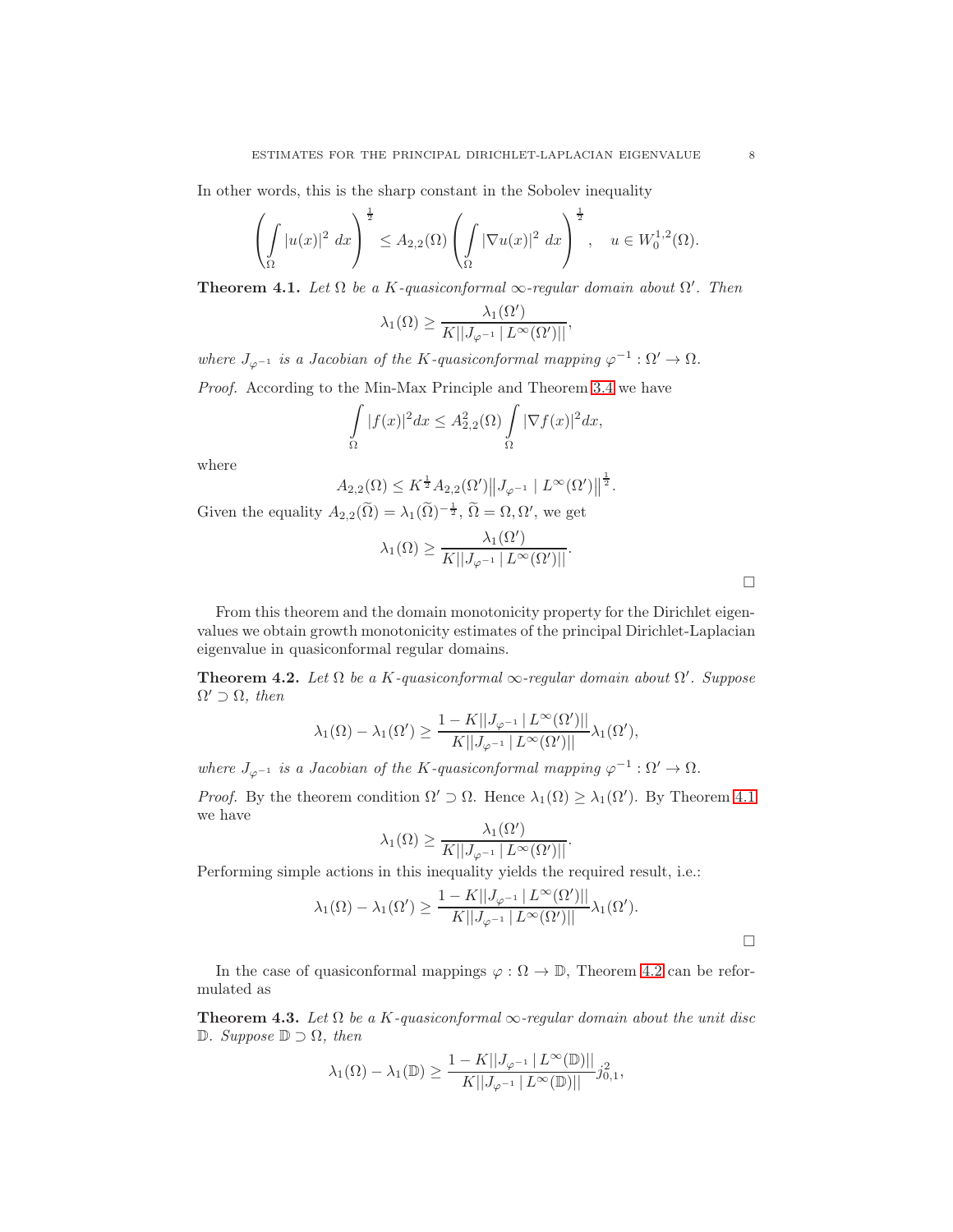where  $j_{0,1} \approx 2.4048$  is the first positive zero of the Bessel function  $J_0$  and  $J_{\varphi^{-1}}$  is a Jacobian of the K-quasiconformal mapping  $\varphi^{-1}: \mathbb{D} \to \Omega$ .

As examples, we consider the domains bounded by an epicycloid. Since the domains bounded by an epicycloid are K-quasiconformal  $\infty$ -regular, we can apply Theorem [4.3,](#page-7-2) i.e.:

**Example.** For  $n \in \mathbb{N}$ , the homeomorphism

$$
\psi(z) = A\left(z + \frac{z^n}{n}\right) + B\left(\overline{z} + \frac{\overline{z}^n}{n}\right), \quad z = x + iy, \quad A > B \ge 0,
$$

is quasiconformal with  $K = (A + B)/(A - B)$  and maps the unit disc D onto the domain  $\Omega_n$  bounded by an epicycloid of  $(n-1)$  cusps, inscribed in the ellipse with semi-axes  $(A + B)(n + 1)/n$  and  $(A - B)(n + 1)/n$ .

We calculate the Jacobian of mapping  $\psi$  by the formula [\[1\]](#page-8-2):

$$
J(z, \psi) = |\psi_z|^2 - |\psi_{\overline{z}}|^2.
$$

Here

$$
\psi_z = \frac{1}{2} \left( \frac{\partial \psi}{\partial x} - i \frac{\partial \psi}{\partial y} \right) \quad \text{and} \quad \psi_{\overline{z}} = \frac{1}{2} \left( \frac{\partial \psi}{\partial x} + i \frac{\partial \psi}{\partial y} \right).
$$

A direct calculation yields

$$
\psi_z = A(1 + z^{n-1}), \quad \psi_{\overline{z}} = B(1 + \overline{z}^{n-1}).
$$

Hence

$$
J(z, \psi) = (A^2 - B^2)|1 + z^{n-1}|^2
$$

and

$$
||J_{\psi} | L^{\infty}(\mathbb{D})|| = \underset{|z| < 1}{\text{ess sup}} \left[ (A^2 - B^2) |1 + z^{n-1}|^2 \right] \le 4(A^2 - B^2).
$$

Note that in the case  $A + B < 1/2$  the quality  $K||J_{\psi}| L^{\infty}(\mathbb{D})|| \leq 4(A + B)^2 < 1$ and  $\mathbb{D} \supset \Omega_n$ .

Thus, for  $A + B < 1/2$ , by Theorem [4.3](#page-7-2) we have

$$
\lambda_1(\Omega_n) - \lambda_1(\mathbb{D}) \ge \frac{1 - 4(A + B)^2}{4(A + B)^2} j_{0,1}^2.
$$

Acknowledgements. The author thanks Vladimir Gol'dshtein and Alexander Ukhlov for useful discussions and valuable comments. This work was supported by the Ministry of Science and Higher Education of Russia (agreement No. 075-02- 2021-1392) and RSF Grant No. 20-71-00037.

#### **REFERENCES**

- <span id="page-8-5"></span><span id="page-8-2"></span>[1] L. V. Ahlfors, Lectures on Quasiconformal Mappings, Am. Math. Soc., Providence, RI (2006).
- [2] K. Astala, P. Koskela, "Quasiconformal mappings and global integrability of the derivative", J. Anal. Math. 57, 203–220 (1991).
- <span id="page-8-3"></span>[3] V. I. Burenkov, V. Gol'dshtein, A. Ukhlov, "Conformal spectral stability for the Dirichlet– Laplacian", Math. Nachr. 288, No. 16, 1822–1833 (2015).
- <span id="page-8-4"></span>[4] V. I. Burenkov, V. Gol'dshtein, A. Ukhlov, "Conformal spectral stability for the Neumann– Laplacian", Math. Nachr. 289, No. 17, 2133–2146 (2016).
- <span id="page-8-1"></span>[5] G. Faber, " Beweis, dass unter allen homogenen Membranen von gleicher Fläche und gleicher Spannung die kreisförmige den tiefsten Grundton gibt", Sitz. ber. bayer. Akad. Wiss. 169–172 (1923).
- <span id="page-8-0"></span>[6] F. W. Gehring, O. Martio, "Lipschitz classes and quasiconformal mappings", Ann. Acad. Sci. Fenn. Ser. A I Math. 10, 203–219 (1985).